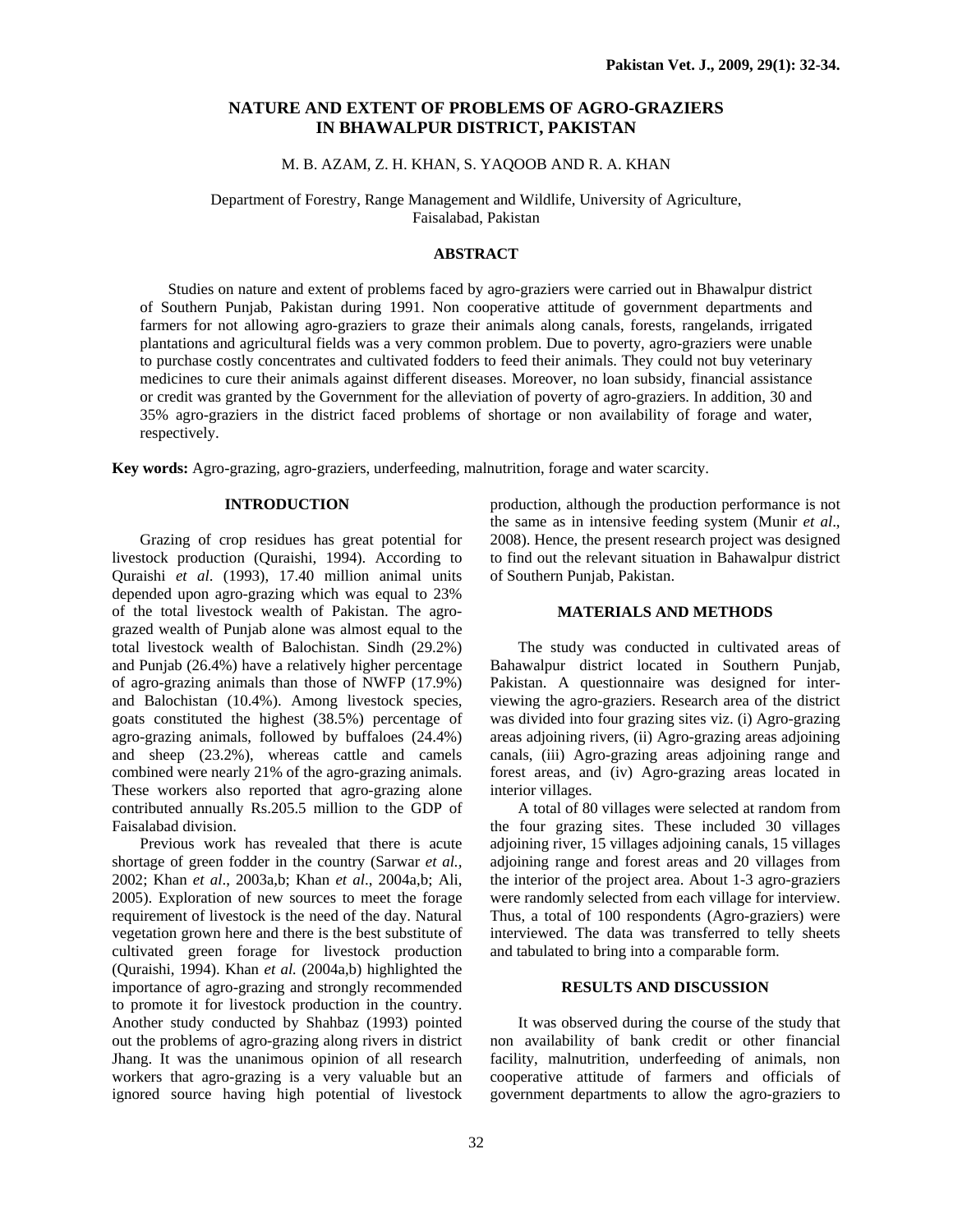| Grazing sites<br>and                                   |                                                          |                                 |                                           |                                    |                                                | Problems of agro-grazing             |                          |                                               |                          |                                                |
|--------------------------------------------------------|----------------------------------------------------------|---------------------------------|-------------------------------------------|------------------------------------|------------------------------------------------|--------------------------------------|--------------------------|-----------------------------------------------|--------------------------|------------------------------------------------|
| agrograziers<br>respondents)<br>$\mathbf{No. of}$      | Shortage<br>of forage<br>for                             | Shortage<br>drinking<br>J       | and noxious<br>unpalatable<br>Presence of | Prevalence<br>of grazing<br>animal | accessible<br>veterinary<br>Lack of            | of veterinary<br>availability<br>Non | availability<br>Non<br>ಕ | marketing<br>accessible<br>Lack of            | attitude<br>Hostile<br>ð | <b>Below</b> line<br>of poverty<br>$+$ lack of |
|                                                        | conditions<br>browsing<br>(during<br>grazing-<br>drought | water for<br>animals<br>grazing | forage plants                             | diseases                           | covered on<br>(distance<br>facilities<br>foot) | consultancy                          | veterinary<br>medicines  | covered on<br>distance<br>facilities<br>foot) | farmers                  | assistance<br>govt.                            |
| Grazing areas<br>$\vec{\text{rver}}(40)$<br>adjoining  | 15.00                                                    | 25.00                           | 30.00                                     | 100.00                             | $(20.0 \text{ km})$<br>100                     | 40.00                                | 80.0                     | $(25.0 \text{ km})$<br>100                    | 87.50                    | 100.00                                         |
| Grazing areas<br>canals (20)<br>adjoining              | 25.00                                                    | 25.00                           | 40.00                                     | 100.00                             | $(22.5 \text{ km})$<br>100                     | 40.00                                | 80.00                    | $(24.10 \text{ km})$<br>100                   | 90.00                    | 100.00                                         |
| Grazing areas<br>forest (20)<br>adjoining<br>range and | 90.00                                                    | 90.00                           | 25.00                                     | 100.00                             | $(25.0 \text{ km})$<br>100                     | 50.00                                | 85.00                    | $(27.0 \,\mathrm{km})$<br>100                 | 85.00                    | 100.00                                         |
| Grazing areas<br>located in the<br>interior $(20)$     | 30.00                                                    | 10.00                           | 35.00                                     | 100.00                             | $(19.0 \text{ km})$<br>100                     | 40.00                                | 80.00                    | $(22.0 \text{ km})$<br>100                    | 90.00                    | 100.00                                         |
| Average value                                          | 40.00                                                    | 37.50                           | 32.50                                     | 100.00                             | (21.51km)<br>100.00                            | 42.50                                | 81.50                    | $(24.52 \text{ km})$<br>100.00                | 88.12                    | 100.00                                         |